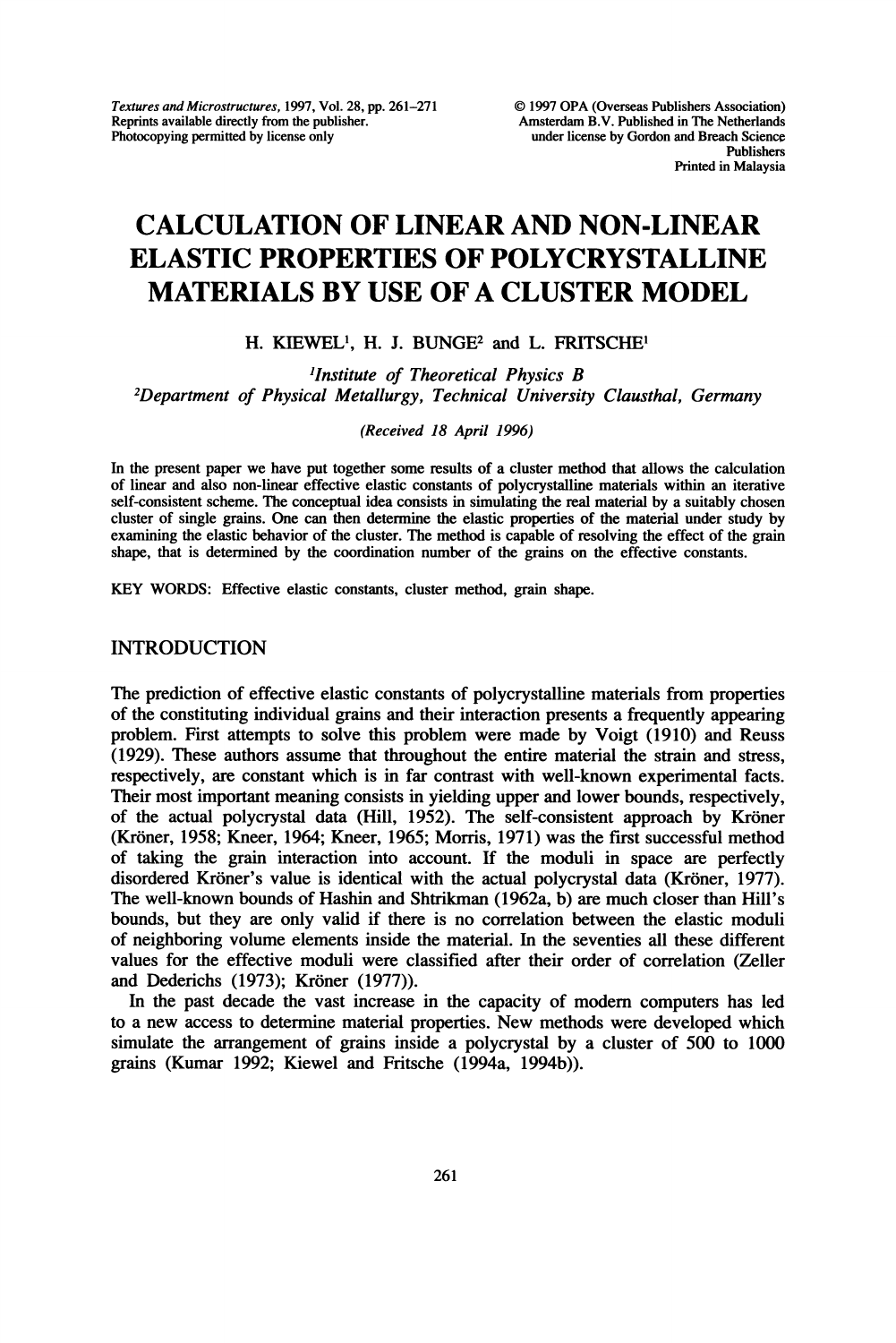## METHOD

Here, we only give a brief description of the used cluster approach (for details see Kiewel and Fritsche (1994b) and Kiewel, Fritsche and Reinert (1995)). The conceptual idea consists in simulating the real material by a suitably chosen cluster of single grains. The cluster is embedded in a homogeneous medium that has approximately the effective elastic constants of the material under study. To determine the elastic properties we subject to the entire surface of the cluster a homogeneous deformation. In order to determine the deformation field inside the aggregate, one has to solve the associated boundary value problem. To this end we expand the displacement field inside the individual grains in terms of basis functions which fulfill separately the time-independent fundamental equation of elasticity. The expansion coefficients are obtained from minimizing the mean square mismatch of the displacement and the stress at the grain boundaries. If one then averages the strain and stress tensor over the entire cluster and employs a general stress-strain relation for the polycrystalline material one finally obtains linear and also non-linear effective elastic constants.

## RESULTS AND DISCUSSION

To gain a first impression of the elastic properties of polycrystalline materials we have calculated the deformation field inside three different clusters. For clarity, each cluster consists of only one type of grain shape. We have chosen Wigner-Seitz cells for the grain shape to fill out the entire space and to avoid overlapping. Our construction scheme of the aggregate starts with one grain in the origin which is surrounded by nearest neighbors, next nearest neighbors, and so on. For that reason the shape of the cluster is approximately spherical, since the grains are arranged in shells. The first type of cluster consists of 365 Wigner-Seitz cells of a simple cubic (sc) lattice, the second one of 181 cells of a body centered cubic (bcc) lattice and the third one of 201 cells of a face centered cubic (fcc) lattice. These particular numbers of cells are due to the arrangement in shells. For different grains the orientation of the lattice should be completely uncorrelated. Each cluster is subjected to a uniaxial strain at its surface. The resulting relative changes of the specific volume

$$
\frac{\delta V(\underline{r})}{V_0} = \text{Tr} \ (\underline{\epsilon}(\underline{r})) \tag{1}
$$

and the displacement

$$
\underline{u}(r) - \underline{u}_0(r), \qquad (2)
$$

where  $u_0(r)$  denotes the given homogeneous displacement at the surface of the cluster are plotted in Figures <sup>1</sup> to 3. For a medium with discontinuous elastic properties the strain has to be discontinuous since the stress is always continuous. As a consequence the field of the relative changes of the volume is discontinuous, which is apparent from Figures  $1(a)$  to  $3(a)$ . At the grain boundaries the displacement has to be continuous which is confirmed by Figures  $1(b)$  to  $3(b)$  since it is impossible to resolve any grain boundary. In the range of the applied displaying technique the displacement field is continuous.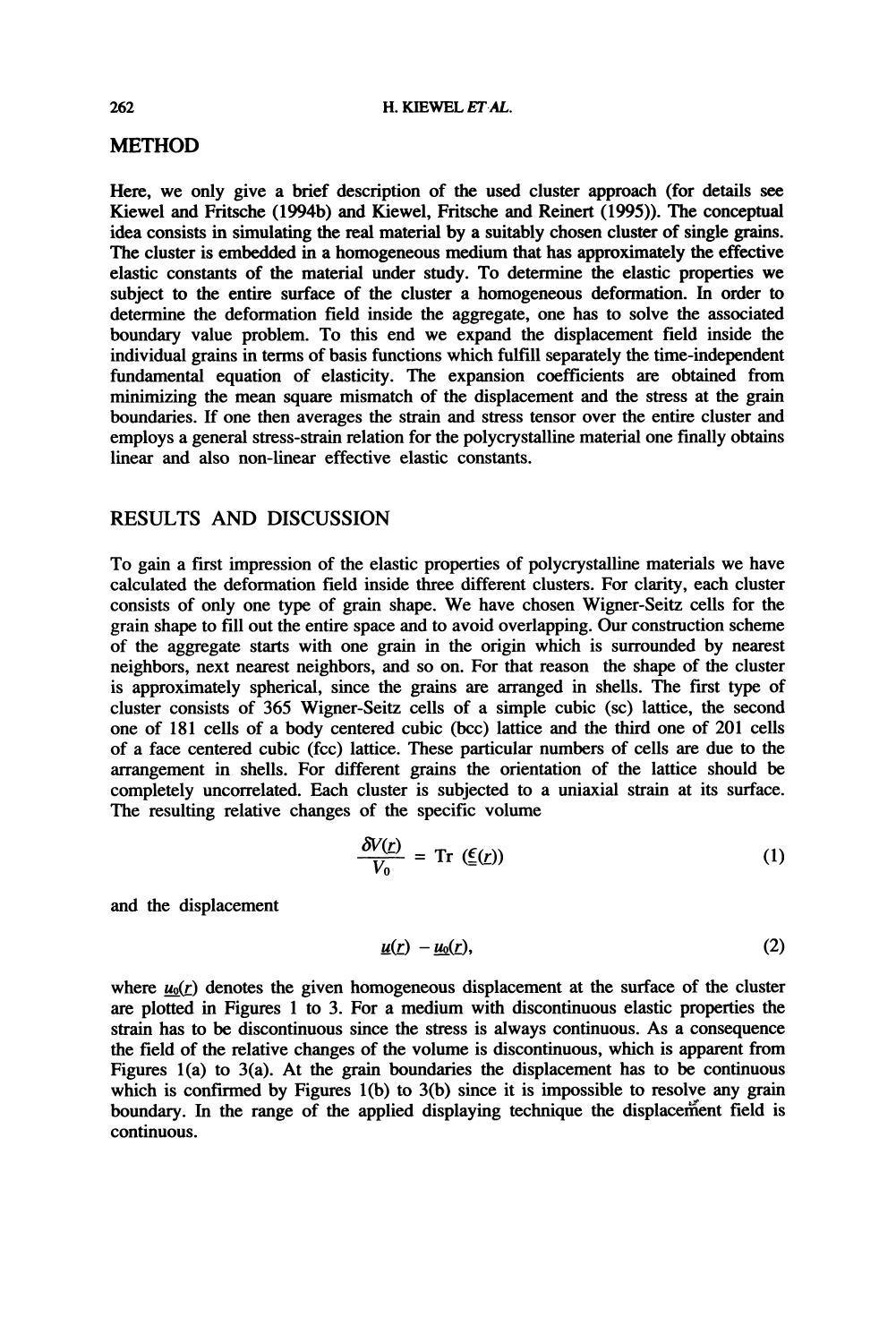

Figure 1 (a) Relative changes of the specific volume

$$
\frac{\partial V(\underline{r})}{V_0} = \text{Tr} \ (\underline{\epsilon}(\underline{r})) \tag{1}
$$

in equidistant steps inside a cluster constituting of Wigner-Seitz cells of a simple cubic lattice that are common cubes. The cut is taken through the center of the cluster ( $r = 0$ ) along the plane  $z =$ 0 containing the strain axis. Because of the large number of grains, we only display a narrow region centered at  $r = 0$ .

(b) The displacement field  $u(r) - u_0(r)$  associated with the elastically deformed cluster shown in (a).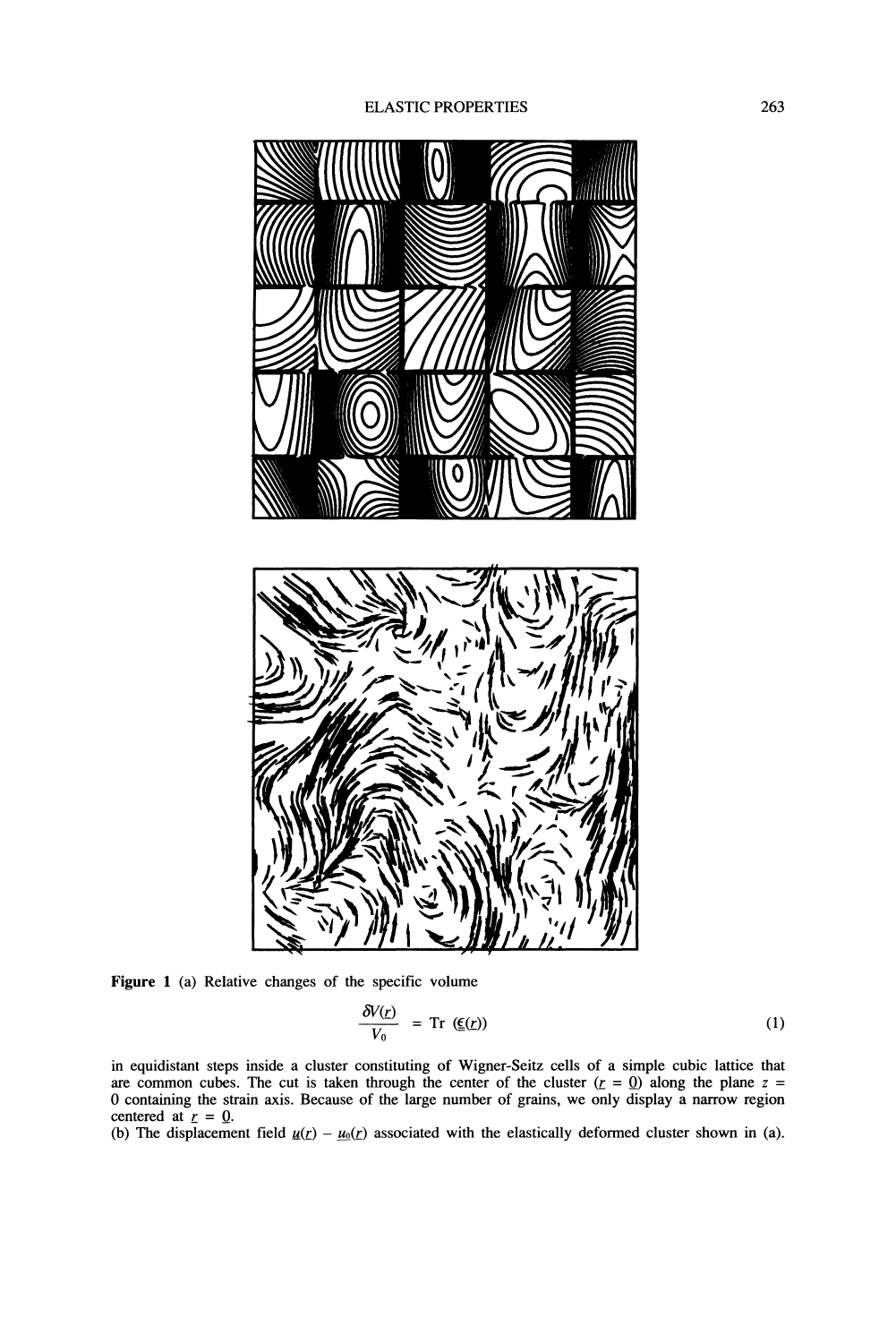

Figure 2 (a) Relative changes of the specific volume and (b) displacement field inside a cluster constituting of Wigner-Seitz cells of a body centered cubic lattice. The situation is the same as in Figure 1.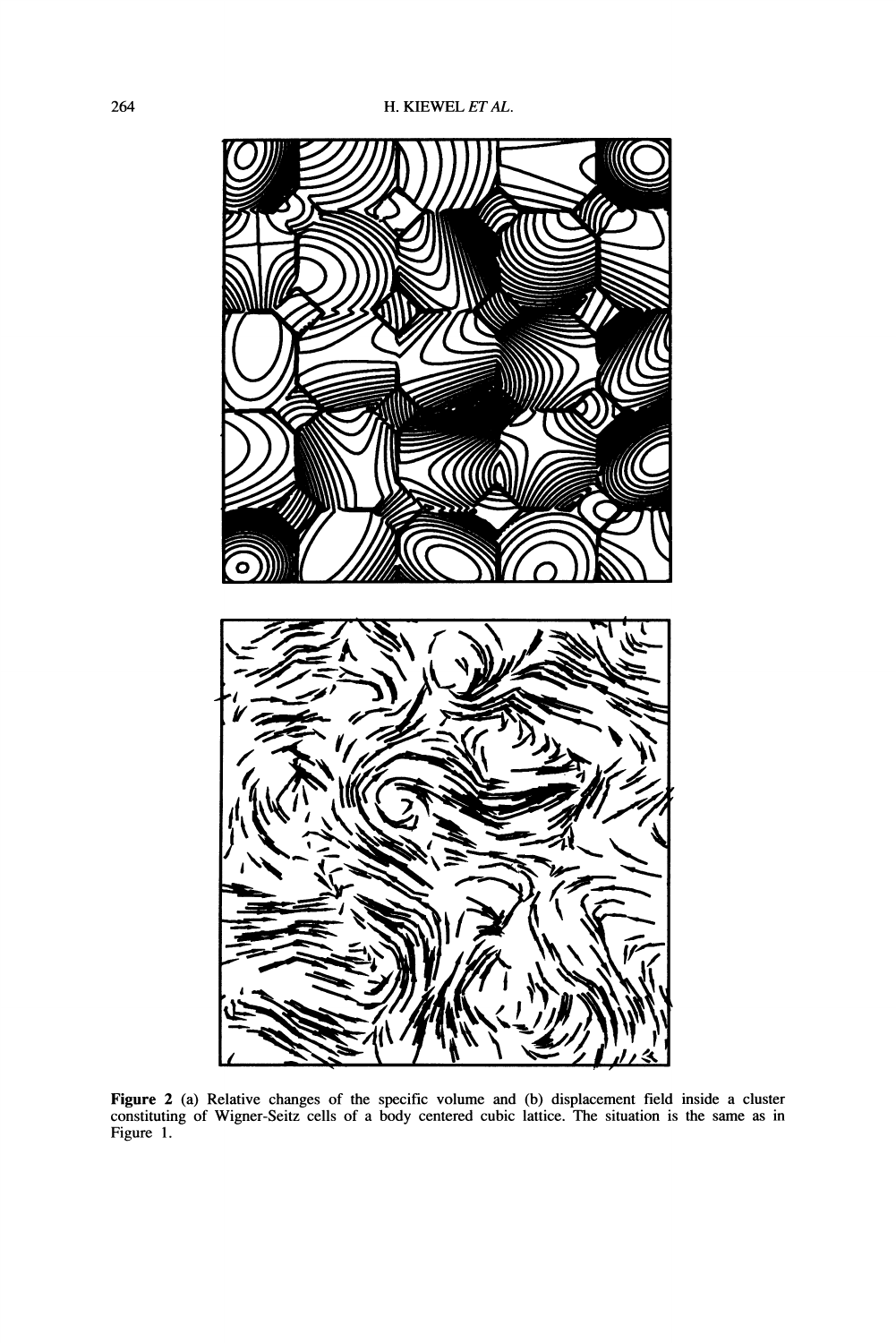

Figure 3 (a) Relative changes of the specific volume and (b) displacement field inside a cluster constituting of Wigner-Seitz cells of a face centered cubic lattice. The situation is the same as in Figure 1.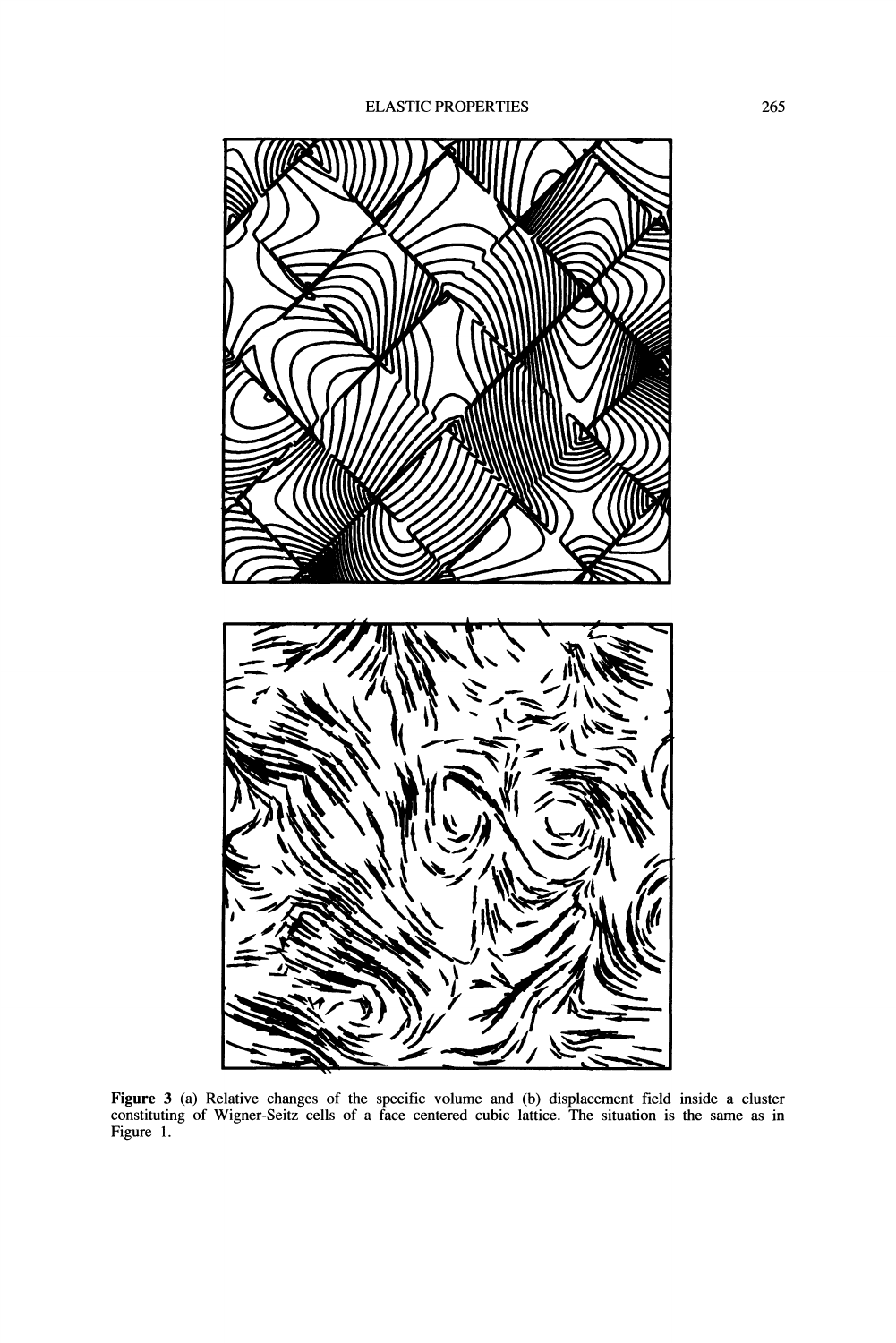#### 266 H. KIEWEL ET AL.

After these introductory investigations we now calculate effective elastic moduli depending on the grain shape. For simplification we examine only macroscopically isotropic materials. Figure 4 and additionally Table <sup>1</sup> show the polycrystal constants for copper. As has to be, all moduli lie within the bounds of Hill and nearly all moduli fall within the bounds of Hashin and Shtrikman. The clusters consist of a number of grains that is quite small in comparison with the great numbers used for statistical investigations. For that reason the size of the grains is relatively large compared with the size of the entire cluster. Therefore it is easy to understand that some values lie a little outside the bounds of Hashin and Shtrikman, since the requirement that there

Table 1 Results for the moduli of macroscopically isotropic copper in GPa. The single crystal data are taken from (Bradfield, 1962). The columns HS1 and HS2 contain the values of Hashin and Shtrikman. The different grain shapes of the cluster method are labeled by fcc, bcc and sc (see text).

|   | Reuss | HS1   | <b>Kröner</b> | fcc   | Cluster method<br>bcc | sc    | HS2   | Voigt |
|---|-------|-------|---------------|-------|-----------------------|-------|-------|-------|
| в | 137.6 | 137.6 | 137.6         | 137.6 | 137.6                 | 137.6 | 137.6 | 137.6 |
|   |       |       |               | ±0.0  | $\pm 0.0$             | ±0.0  |       |       |
| G | 40.1  | 46.1  | 48.3          | 46.6  | 47.6                  | 49.5  | 49.5  | 54.7  |
|   |       |       |               | ±0.2  | ±0.2                  | ±0.1  |       |       |
| E | 109.7 | 124.3 | 129.7         | 125.6 | 127.9                 | 132.6 | 132.7 | 145.0 |
|   |       |       |               | ±0.4  | ±0.5                  | ±0.2  |       |       |

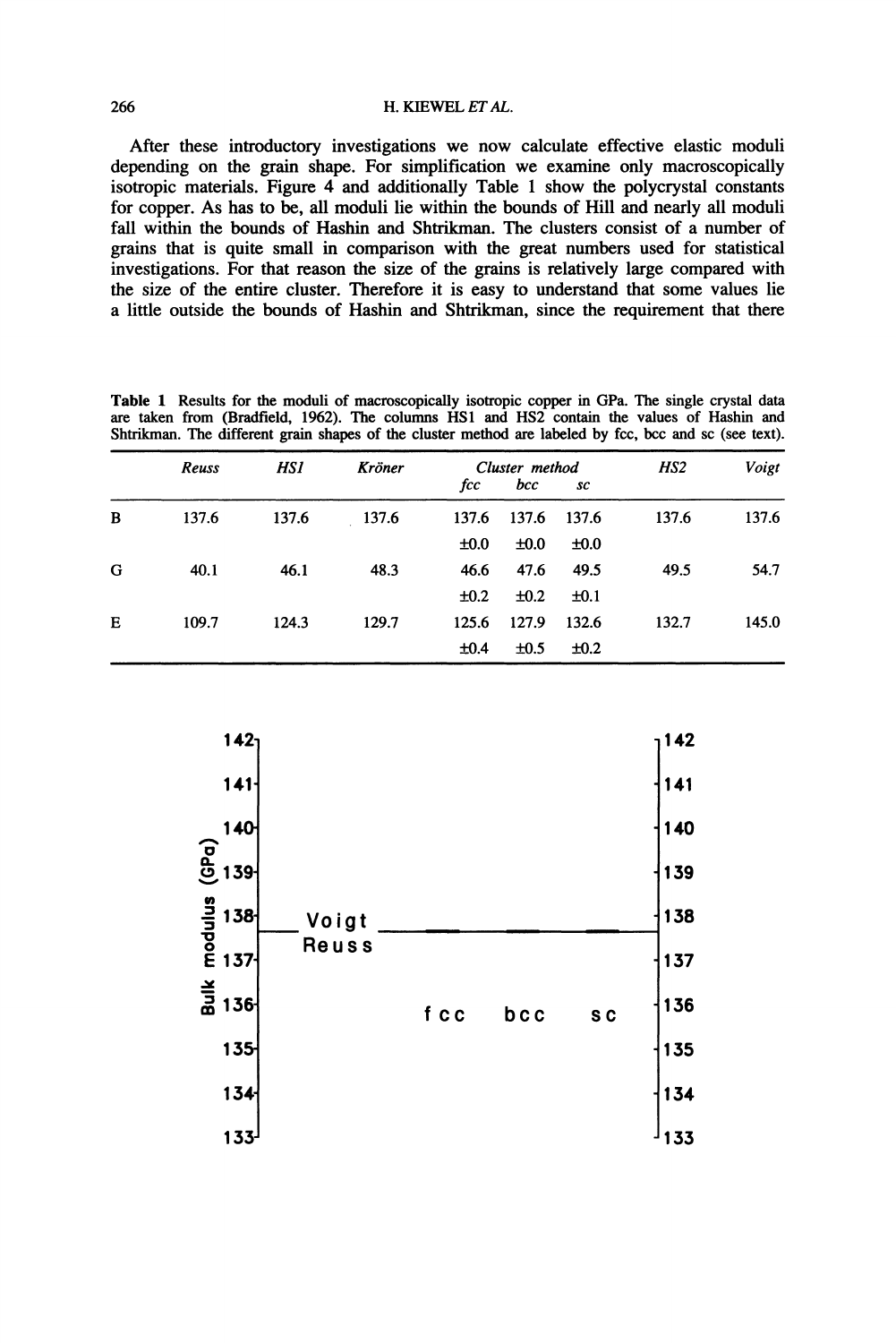

Figure 4 The elastic moduli of macroscopically isotropic copper metal in GPa. We label the bounds of Hill by Reuss and Voigt. The symbols HS1 and HS2 stand for the lower and upper bounds of Hashin and Shtrikman (1962a,b), respectively. For every type of grain shape we have chosen 10 different sets of random orientations of the crystal lattice inside the grains. The results for every set are displayed by <sup>a</sup> short bar. We sign the different grain shapes by the common abbreviations for the Wigner-Seitz cells constituting the cluster: sc (simple cubic), bcc (body centered cubic), fcc (face centered cubic).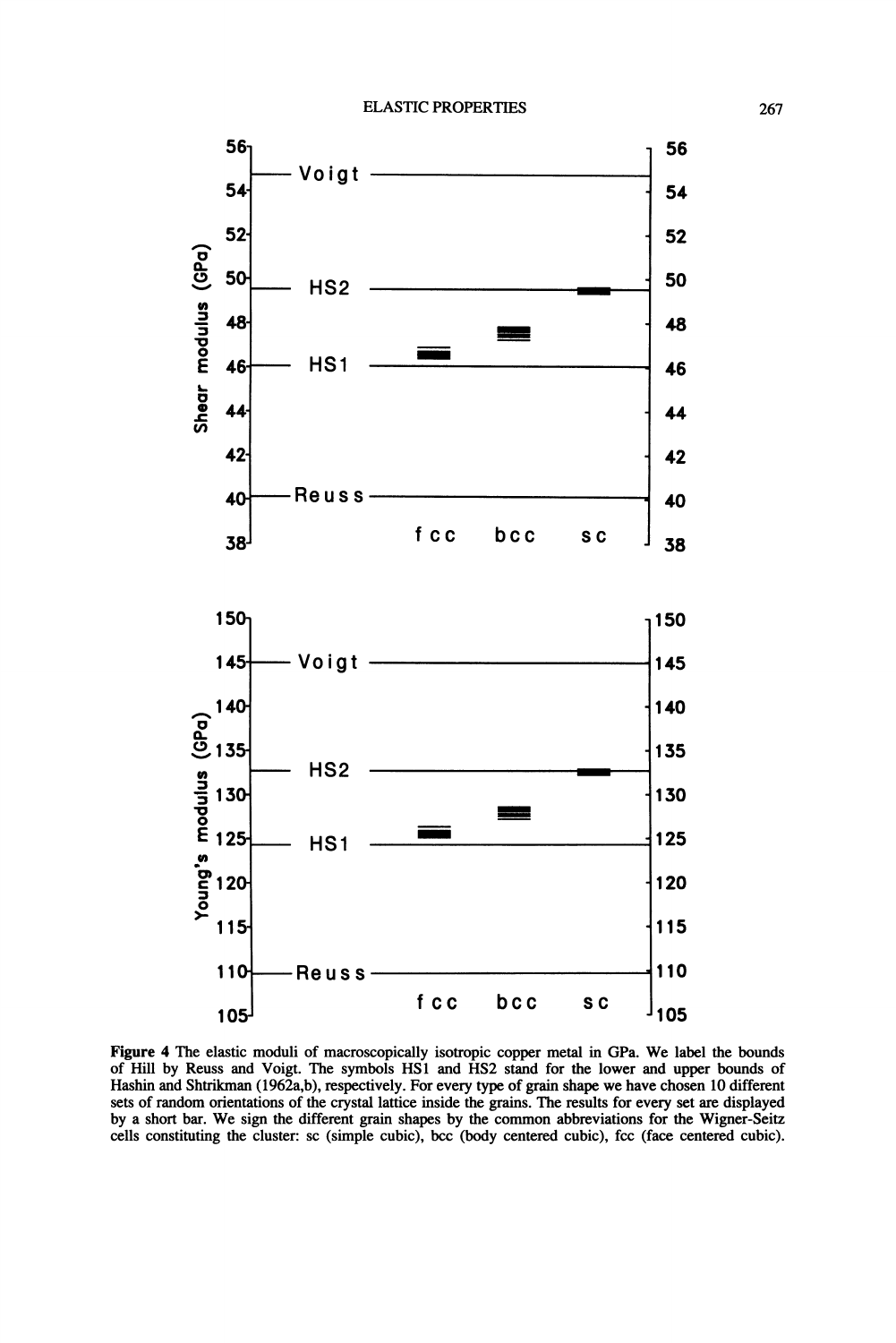## 268 H. KIEWEL ETAL.

is no correlation between neighboring volume elements can only approximately be fulfilled. The maximum difference of the effective moduli for different grain shapes is about 6% of the average value for the three investigated types of cluster. In Figure 5 and Table 2 the results for graphite are presented. The values of Voigt and Reuss and even the bounds of Hashin and Shtrikman vary enormously since single grains of graphite are extremely anisotropic. Therefore the effective elastic constants depend crucially on the grain shape. It is therefore absolutely necessary for the calculation of

Table 2 Results for the moduli of macroscopically isotropic graphite in GPa. The single crystal data are taken from (Landolt-Börnstein, 1979). The columns HS1 and HS2 contain the values of Hashin and Shtrikman. The different grain shapes of the cluster method are labeled by fcc, bcc and sc (see text).

|   | Reuss | HS1  | <b>Kröner</b> | fcc   | Cluster method<br>bcc | sc        | HS2   | Voigt |
|---|-------|------|---------------|-------|-----------------------|-----------|-------|-------|
| B | 35.8  | 42.0 | 88.5          | 104.9 | 120.1                 | 138.4     | 204.2 | 286.3 |
|   |       |      |               | ±2.2  | ±3.4                  | ±2.4      |       |       |
| G | 9.21  | 14.9 | 53.3          | 58.9  | 73.0                  | 91.3      | 148.9 | 219.4 |
|   |       |      |               | ±0.9  | ±1.1                  | ±1.2      |       |       |
| E | 25.5  | 39.9 | 133.1         | 148.9 | 182.2                 | 224.5     | 359.4 | 524.2 |
|   |       |      |               | ±2.3  | ±3.0                  | $\pm 3.1$ |       |       |

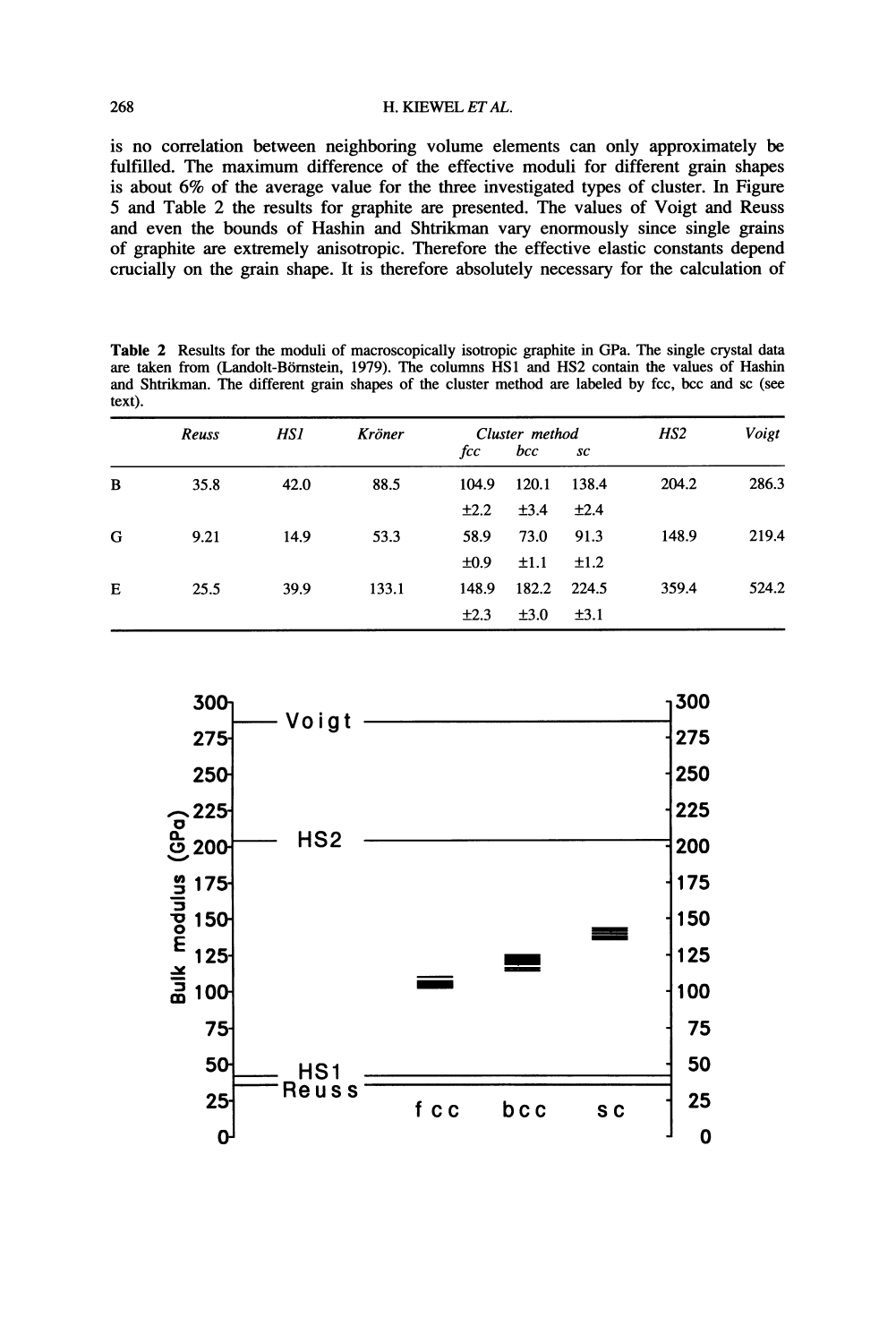

Figure 5 The elastic moduli of macroscopically isotropic graphite in GPa. The situation is the same as in Figure 4.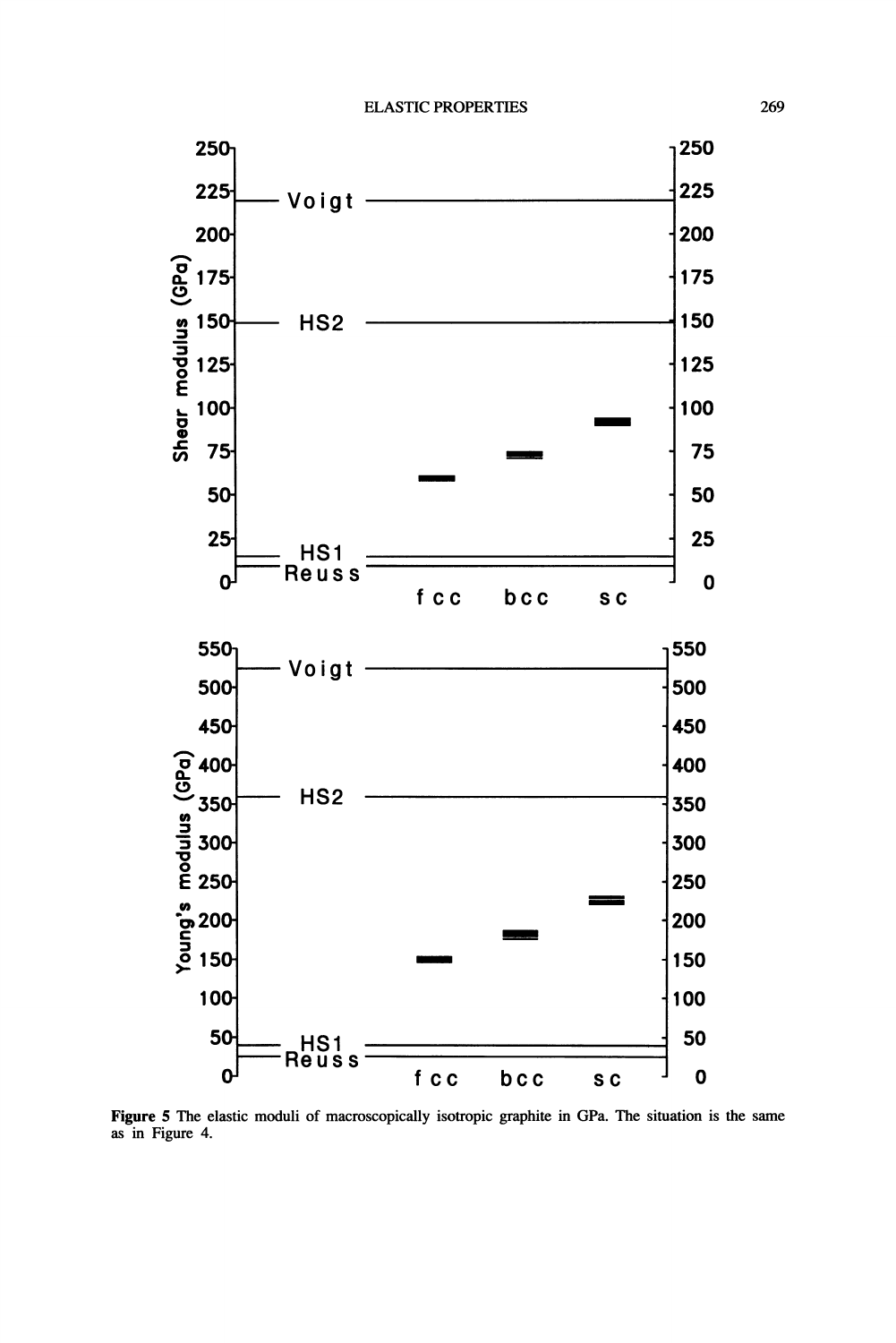reliable effective constants of graphite to take the grain shape into consideration. The results for these two materials indicate an important effect which, is in more detail, described in (Kiewel, Bunge and Fritsche, 1995): With increasing coordination number of the grains the elastic moduli decrease.

Finally we show some results for the non-linear elastic moduli taken from (Kiewel, Fritsche and Reinert, 1995). In Tables 3 and 4 the effective  $3<sup>rd</sup>$ -order stiffnesses for macroscopically isotropic aluminium and copper, respectively, are displayed. Especially for copper there is a wide spread in the experimental values. Therefore they can hardly serve as reliable values for the polycrystalline materials and a theoretical determination becomes essential. For aluminium which has a very small anisotropy of the individual grains, the Voigt value which is the average over all orientations, and the result of the cluster approach, are nearly identical. Here, the Voigt value may serve as a criterion to test the reliability of the extensive computer code used for the cluster method. For the more anisotropic copper the Voigt value is less good and a calculation by use of a cluster model becomes essential.

Table 3 Results for the non-linear effective stiffnesses of macroscopically isotropic aluminium in GPa. The single crystal data are taken from (Landolt-Börnstein, 1992), the experimental data from (Landolt-Börnstein, 1984).

|                  | Voigt   | Cluster bcc |         | Experiment |
|------------------|---------|-------------|---------|------------|
| $c_{111}$        | $-1506$ | $-1496$     | $-1479$ | $-1634$    |
| $c_{112}$        | $-302$  | $-303$      | $-287$  | $-454$     |
| $C_{123}$        | $-47$   | $-51$       | $-39$   | $-204$     |
| $C_{144}$        | $-128$  | $-126$      | $-124$  | $-125$     |
| C <sub>155</sub> | $-301$  | $-298$      | $-298$  | $-295$     |
| C <sub>456</sub> | $-87$   | $-86$       | $-87$   | $-85$      |

Table 4 Results for the non-linear effective stiffnesses of macroscopically isotropic copper in GPa. The single crystal data are taken from (Landolt-B6rnstein, 1992), the experimental data from (Landolt-Börnstein, 1984).

|                  | Voigt   | Cluster bcc |         | Experiment |
|------------------|---------|-------------|---------|------------|
| $c_{111}$        | $-2470$ | $-2187$     | $-2745$ | $-1753$    |
| $c_{112}$        | $-544$  | $-605$      | $-313$  | $-377$     |
| $C_{123}$        | $-329$  | $-288$      | $-657$  | $-173$     |
| $c_{144}$        | $-107$  | $-159$      | $+172$  | $-102$     |
| C <sub>155</sub> | $-482$  | $-395$      | $-608$  | $-344$     |
| C <sub>456</sub> | $-187$  | $-118$      | $-390$  | $-121$     |